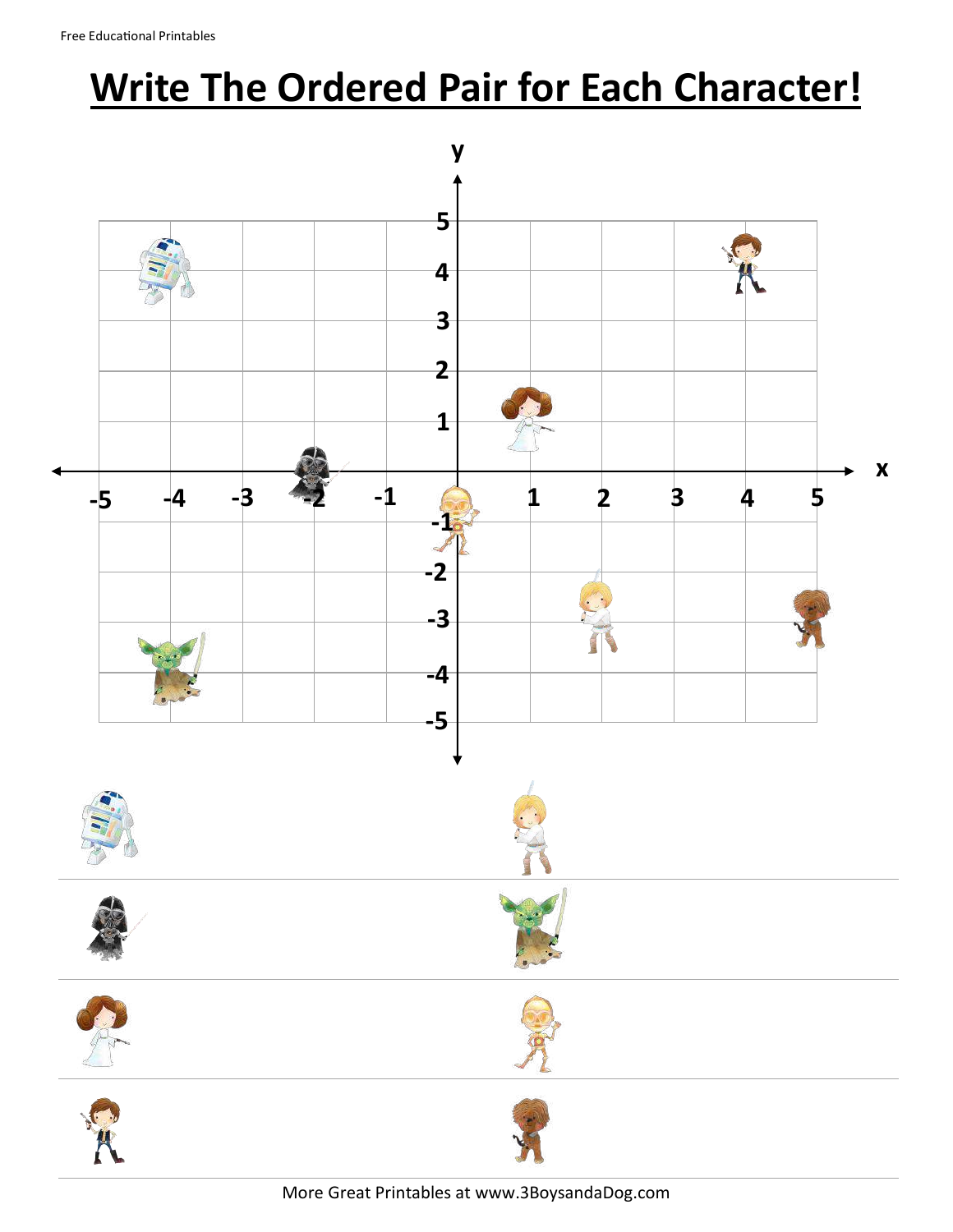## **Write The Ordered Pair for Each Character!**



More Great Printables at www.3BoysandaDog.com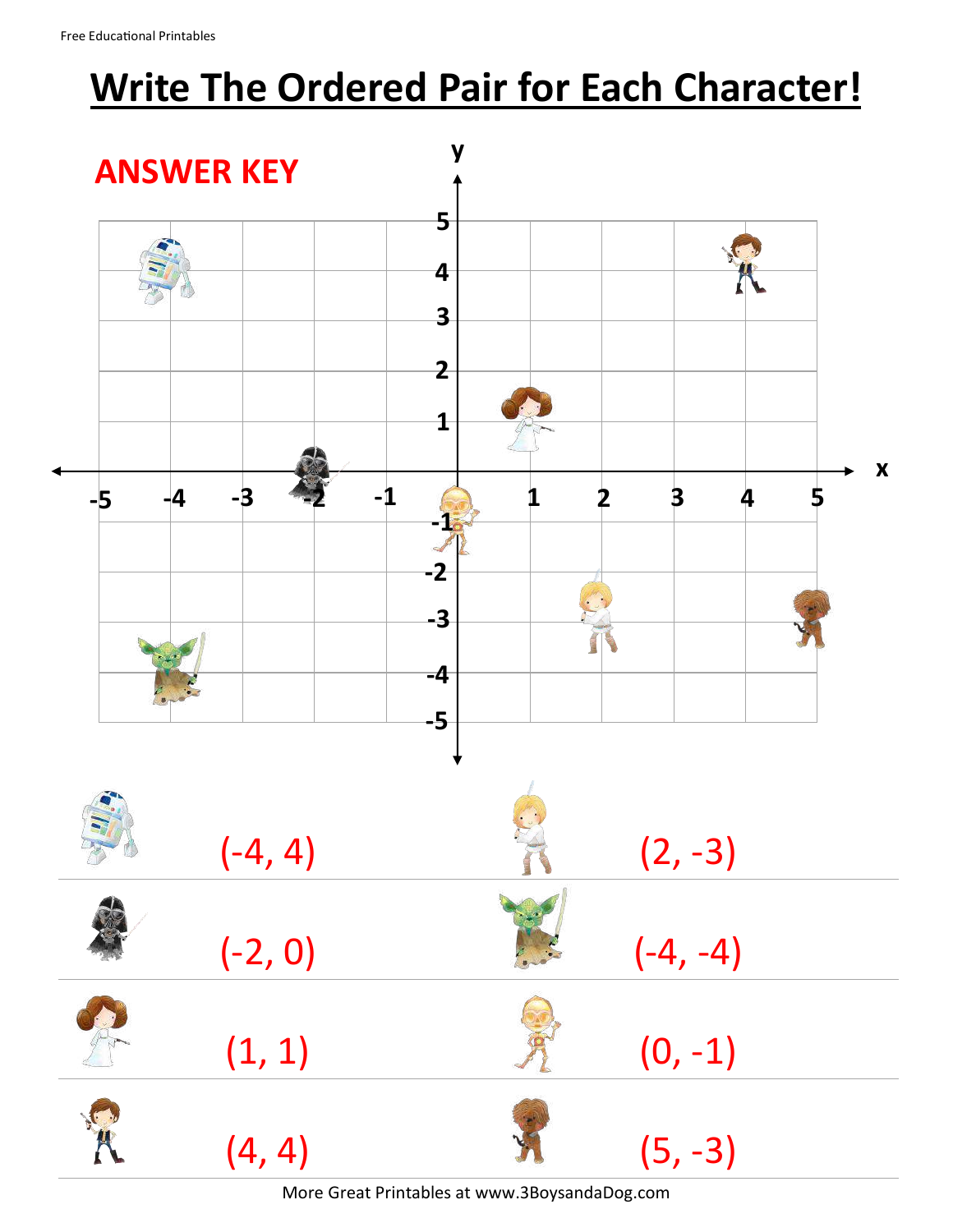## **Plot the Route**



| $ 1. ( -4, 2) $    | 6. (2, 2)       |
|--------------------|-----------------|
| $ 2. \; (-4, -5) $ | $ 7. (2, -2) $  |
| $ 3. (-3, -1) $    | $ 8. (-1, -2) $ |
| 4. (4, 5)          | $ 9. (1, -4) $  |
| 5. (4, 1)          | $ 10. (3, -4) $ |